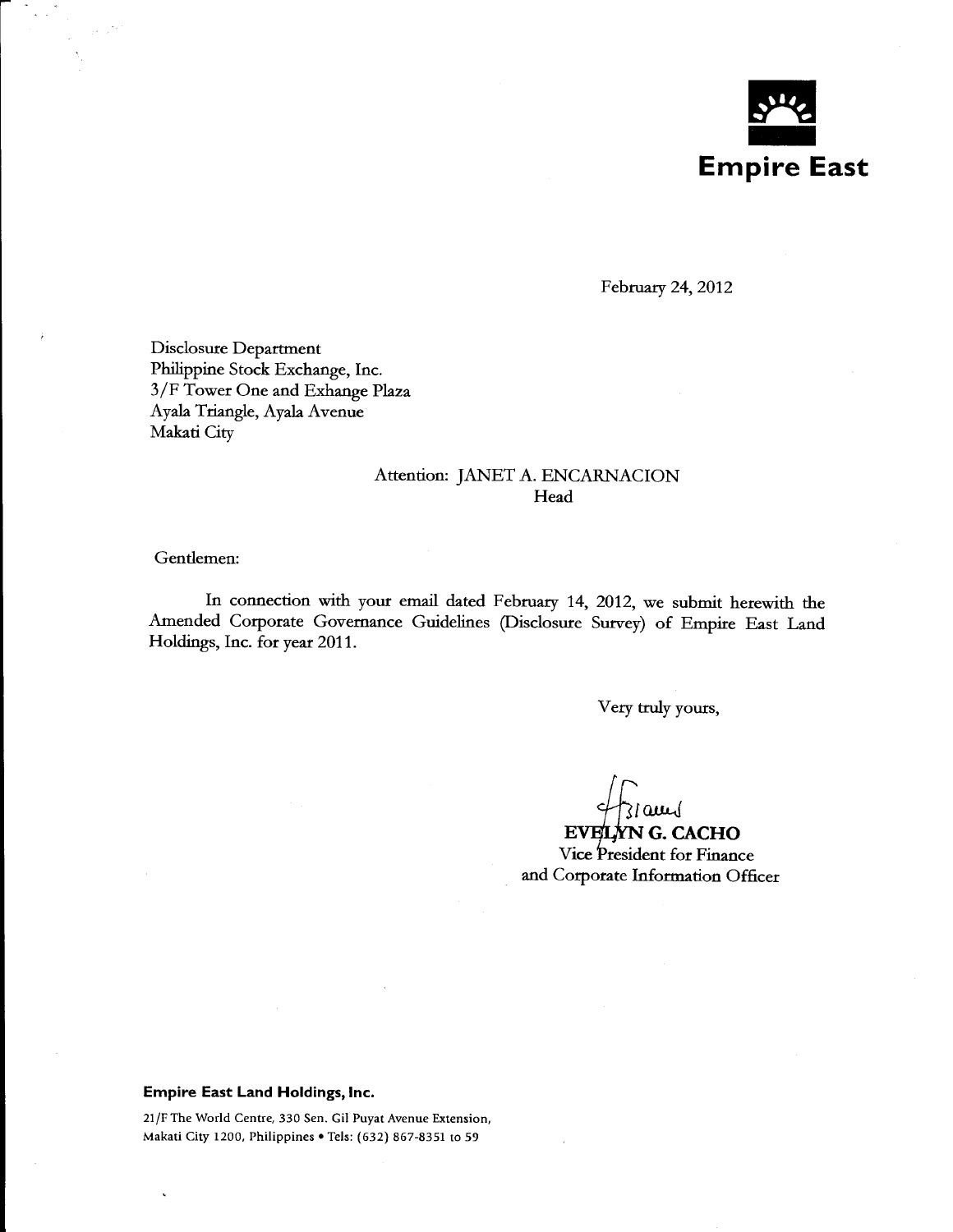

# **THE PHILIPPINE STOCK EXCHANGE, INC. Corporate Governance Guidelines for EMPIRE EAST LAND HOLDINGS, INC.**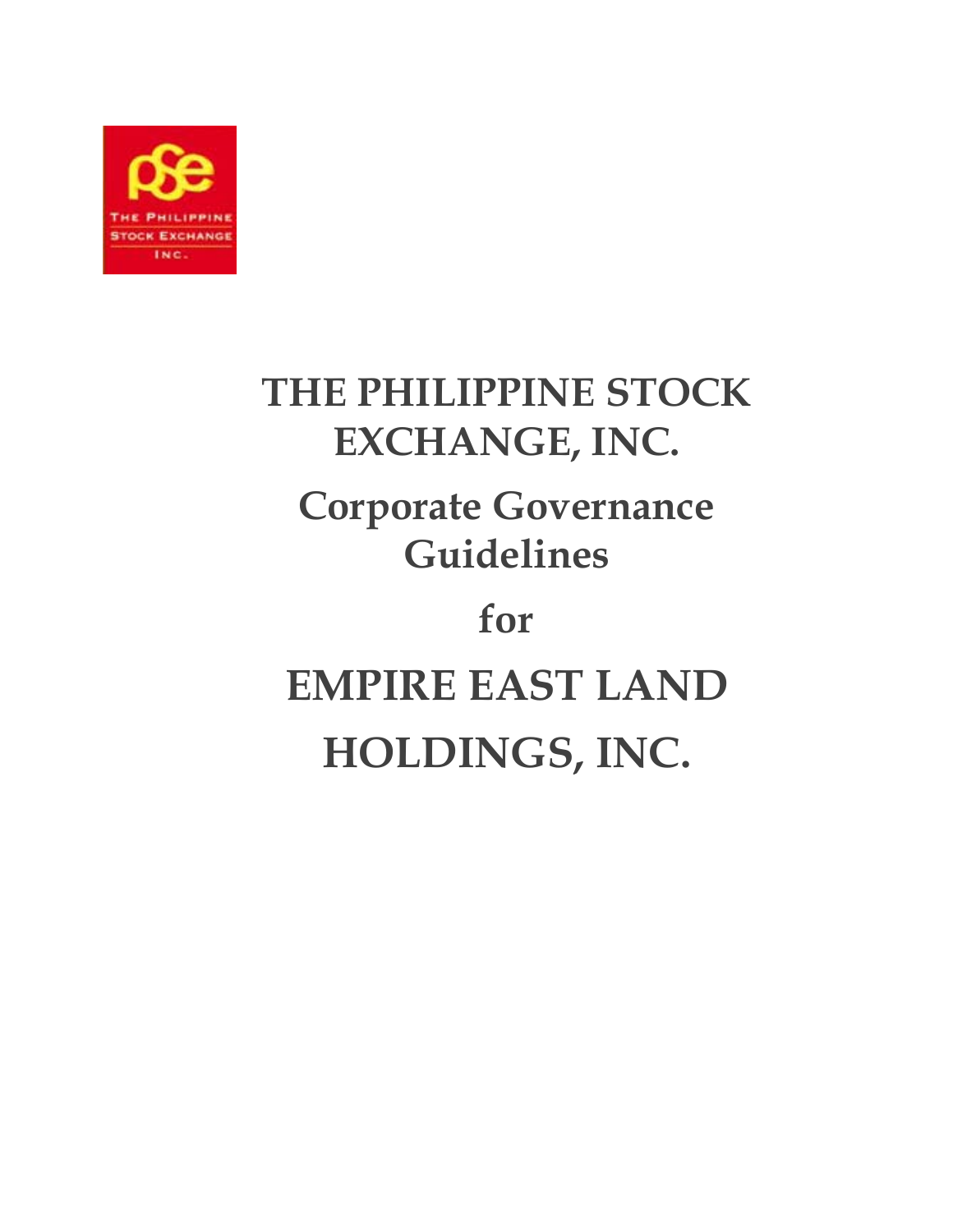## CORPORATE GOVERNANCE GUIDELINES: DISCLOSURE SURVEY (As Amended)

Company Name: Empire East Land Holdings, Inc. **Date: February 15, 2012** Date: February 15, 2012

|      |                                                                                                                                                                                                      | <b>COMPLY</b> | <b>EXPLAIN</b>                                                                                                                                                                                                                                                       |
|------|------------------------------------------------------------------------------------------------------------------------------------------------------------------------------------------------------|---------------|----------------------------------------------------------------------------------------------------------------------------------------------------------------------------------------------------------------------------------------------------------------------|
|      | <b>Guideline No. 1:</b>                                                                                                                                                                              |               |                                                                                                                                                                                                                                                                      |
|      | DEVELOPS AND EXECUTES A SOUND BUSINESS STRATEGY                                                                                                                                                      |               |                                                                                                                                                                                                                                                                      |
| 1.1  | Have a clearly defined vision, mission and core values.                                                                                                                                              | $\checkmark$  |                                                                                                                                                                                                                                                                      |
| 1.2  | Have a well developed business strategy.                                                                                                                                                             | ✓             |                                                                                                                                                                                                                                                                      |
| 1.3  | Have a strategy execution process that facilitates effective performance management, and                                                                                                             |               |                                                                                                                                                                                                                                                                      |
|      | is attuned to the company's business environment, management style and culture.                                                                                                                      | ✓             |                                                                                                                                                                                                                                                                      |
| 1.4  | Have its board continually engaged in discussions of strategic business issues.                                                                                                                      | ✓             |                                                                                                                                                                                                                                                                      |
|      | <b>Guideline No. 2:</b>                                                                                                                                                                              |               |                                                                                                                                                                                                                                                                      |
|      | ESTABLISHES A WELL-STRUCTURED AND FUNCTIONING BOARD                                                                                                                                                  |               |                                                                                                                                                                                                                                                                      |
| 2.1. | Have a board composed of directors of proven competence and integrity.                                                                                                                               | $\checkmark$  |                                                                                                                                                                                                                                                                      |
| 2.2. | Be led by a chairman who shall ensure that the board functions in an effective and collegial                                                                                                         |               |                                                                                                                                                                                                                                                                      |
|      | manner.                                                                                                                                                                                              | $\checkmark$  |                                                                                                                                                                                                                                                                      |
| 2.3  | Have at least three (3) or thirty percent (30%) of its directors as independent directors.                                                                                                           | X             | In compliance with the Securities Regulation Code<br>and SEC Memorandum Circular No. 6, Series of<br>2009, the Company has two (2) independent<br>directors out of seven (7) directors.                                                                              |
| 2.4  | Have in place written manuals, guidelines and issuances that outline procedures and                                                                                                                  | $\checkmark$  |                                                                                                                                                                                                                                                                      |
|      | processes.                                                                                                                                                                                           |               |                                                                                                                                                                                                                                                                      |
| 2.5  | Have Audit, Risk, Governance and Nomination & Election Committees of the board.                                                                                                                      | ✓             | The Company has an Audit Committee, a<br>Nomination Committee and a Compensation and<br>Remuneration Committee. The Audit Committee<br>provides oversight over the management of credit,<br>market, liquidity, operational, legal and other risks<br>of the Company. |
| 2.6  | Have its Chairman and CEO positions held separately by individuals who are not related to<br>each other.                                                                                             | $\checkmark$  |                                                                                                                                                                                                                                                                      |
| 2.7  | Have a director nomination and election process that ensures that all shareholders are<br>given the opportunity to nominate and elect directors individually based on the number of<br>shares voted. | ✓             |                                                                                                                                                                                                                                                                      |
| 2.8  | Have in place a formal board and director development program.                                                                                                                                       | ✓             |                                                                                                                                                                                                                                                                      |
| 2.9  | Have a corporate secretary.                                                                                                                                                                          | $\checkmark$  |                                                                                                                                                                                                                                                                      |
| 2.10 | Have no shareholder agreements, by-laws provisions, or other arrangements that<br>constrains the directors' ability to vote independently.                                                           | ✓             |                                                                                                                                                                                                                                                                      |
|      | <b>Guideline No. 3:</b>                                                                                                                                                                              |               |                                                                                                                                                                                                                                                                      |
|      | <b>MAINTAINS A ROBUST INTERNAL AUDIT AND CONTROL SYSTEM</b>                                                                                                                                          |               |                                                                                                                                                                                                                                                                      |
| 3.1  | Establish the internal audit function as a separate unit in the company which would be<br>overseen at the Board level.                                                                               | ✓             |                                                                                                                                                                                                                                                                      |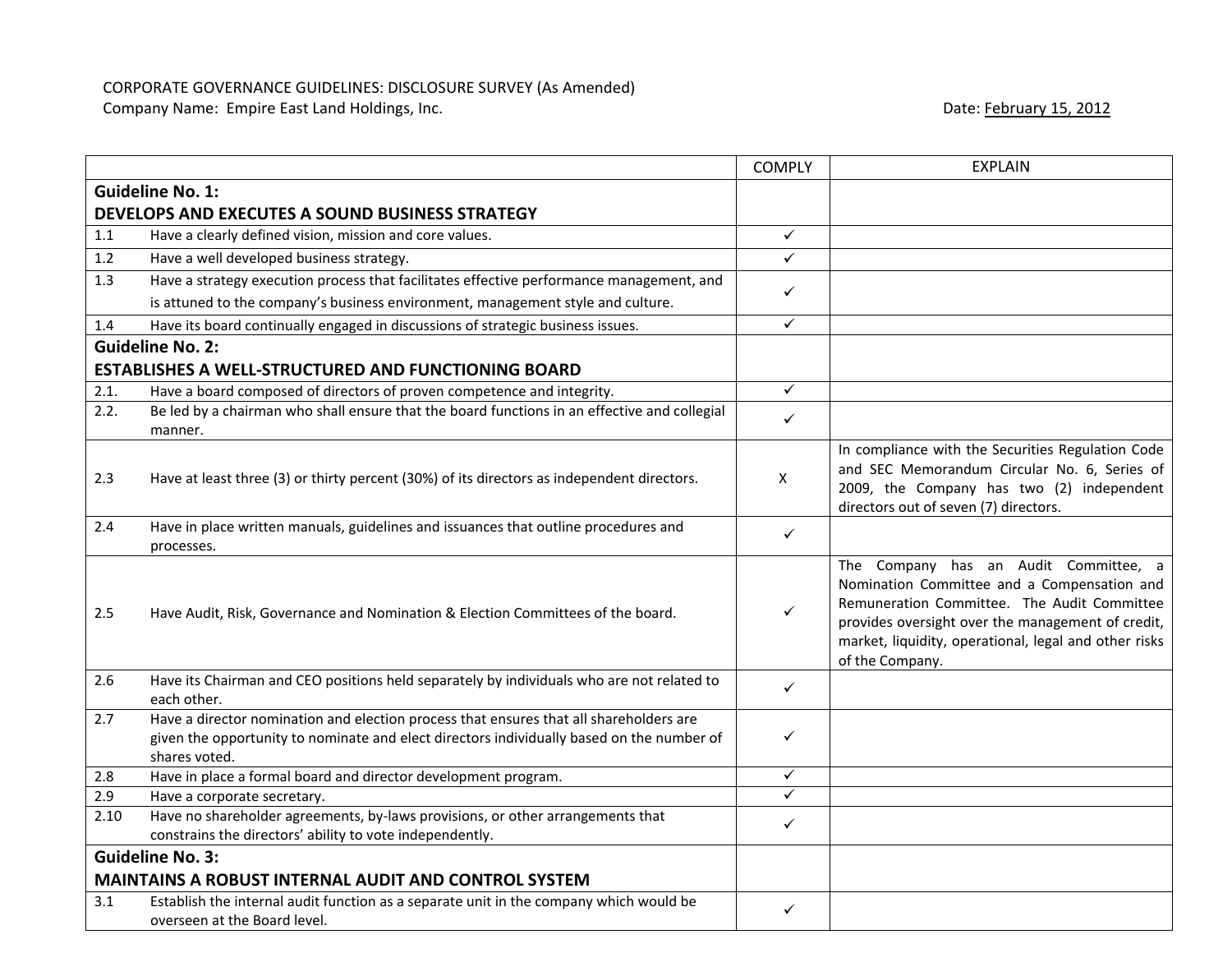| 3.2 | Have a comprehensive enterprise-wide compliance program that is annually reviewed.                                                                                                                                                                                          | $\checkmark$ |                                                                                  |
|-----|-----------------------------------------------------------------------------------------------------------------------------------------------------------------------------------------------------------------------------------------------------------------------------|--------------|----------------------------------------------------------------------------------|
| 3.3 | Institutionalize quality service programs for the internal audit function.                                                                                                                                                                                                  | ✓            |                                                                                  |
| 3.4 | Have in place a mechanism that allows employees, suppliers and other stakeholders to<br>raise valid issues.                                                                                                                                                                 | $\checkmark$ |                                                                                  |
| 3.5 | Have the Chief Executive Officer and Chief Audit Executive attest in writing, at least<br>annually, that a sound internal audit, control and compliance system is in place and<br>working effectively.                                                                      | $\checkmark$ |                                                                                  |
|     | <b>Guideline No. 4:</b>                                                                                                                                                                                                                                                     |              |                                                                                  |
|     | RECOGNIZES AND MANAGES ITS ENTERPRISE RISKS                                                                                                                                                                                                                                 |              |                                                                                  |
| 4.1 | Have its board oversee the company's risk management function.                                                                                                                                                                                                              | $\checkmark$ |                                                                                  |
| 4.2 | Have a formal risk management policy that guides the company's risk management and<br>compliance processes and procedures.                                                                                                                                                  | $\checkmark$ |                                                                                  |
| 4.3 | Design and undertake its Enterprise Risk Management (ERM) activities on the basis of, or in<br>accordance with, internationally recognized frameworks such as but not limited to, COSO,<br>(The Committee of Sponsoring Organizations of the Treadway Commission) I and II. | $\checkmark$ |                                                                                  |
| 4.4 | Have a unit at the management level, headed by a Risk Management Officer (RMO).                                                                                                                                                                                             | X            | Risk management functions are performed by the<br>Company's Internal Audit unit. |
| 4.5 | Disclose sufficient information about its risk management procedures and processes as<br>well as the key risks the company is currently facing including how these are being<br>managed.                                                                                    | $\checkmark$ |                                                                                  |
| 4.6 | Seek external technical support in risk management when such competence is not<br>available internally.                                                                                                                                                                     | $\checkmark$ |                                                                                  |
|     | <b>Guideline No. 5:</b>                                                                                                                                                                                                                                                     |              |                                                                                  |
|     | <b>ENSURES THE INTEGRITY OF FINANCIAL REPORTS AS WELL AS ITS EXTERNAL</b>                                                                                                                                                                                                   |              |                                                                                  |
|     | <b>AUDITING FUNCTION</b>                                                                                                                                                                                                                                                    |              |                                                                                  |
| 5.1 | Have the board Audit Committee approve all non-audit services conducted by the external<br>auditor. The Committee should ensure that the non-audit fees do not outweigh the fees<br>earned from the external audit.                                                         | $\checkmark$ |                                                                                  |
| 5.2 | Ensure that the external auditor is credible, competent, and should have the ability to<br>understand complex related party transactions, its counterparties, and valuations of such<br>transactions.                                                                       | $\checkmark$ |                                                                                  |
| 5.3 | Ensure that the external auditor has adequate quality control procedures.                                                                                                                                                                                                   | $\checkmark$ |                                                                                  |
| 5.4 | Disclose relevant information on the external auditors.                                                                                                                                                                                                                     | ✓            |                                                                                  |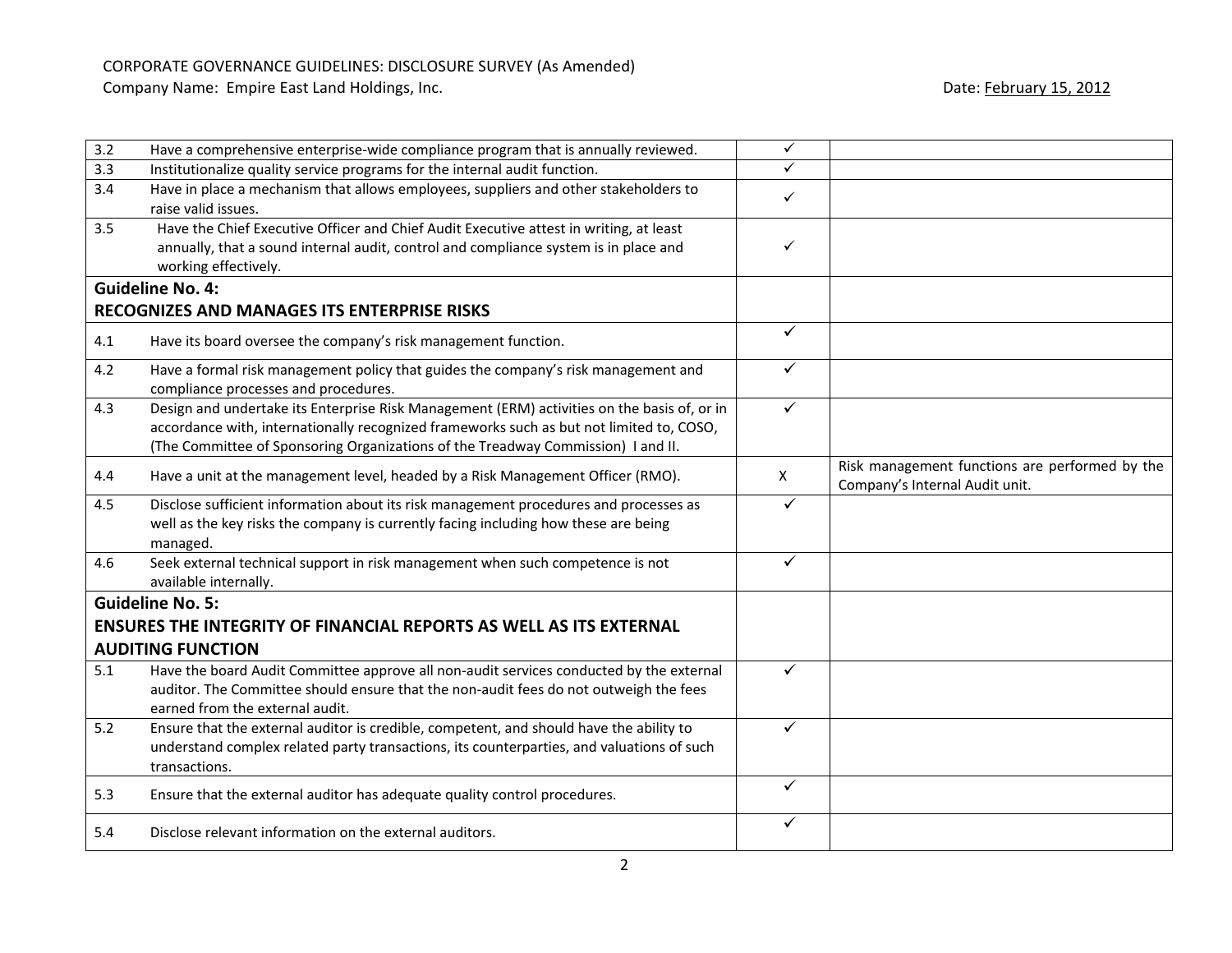| 5.5 | Ensures that the external audit firm is selected on the basis of a fair and transparent tender<br>process.                                                                                                                                                                    | ✓            |                                                                                                                                                                                                                                                                                                                                                                   |
|-----|-------------------------------------------------------------------------------------------------------------------------------------------------------------------------------------------------------------------------------------------------------------------------------|--------------|-------------------------------------------------------------------------------------------------------------------------------------------------------------------------------------------------------------------------------------------------------------------------------------------------------------------------------------------------------------------|
| 5.6 | Have its audit committee conduct regular meetings and dialogues with the external audit<br>team without anyone from management present.                                                                                                                                       | $\checkmark$ | The Audit Committee has access to the external<br>audit team and may request for meetings and<br>dialogues in connection with the performance of<br>its functions.                                                                                                                                                                                                |
| 5.7 | Have the financial reports attested to by the Chief Executive Officer and Chief Financial<br>Officer.                                                                                                                                                                         | $\checkmark$ |                                                                                                                                                                                                                                                                                                                                                                   |
| 5.8 | Have a policy of rotating the lead audit partner every five years.                                                                                                                                                                                                            | $\checkmark$ |                                                                                                                                                                                                                                                                                                                                                                   |
|     | <b>Guideline No. 6:</b>                                                                                                                                                                                                                                                       |              |                                                                                                                                                                                                                                                                                                                                                                   |
|     | RESPECTS AND PROTECTS THE RIGHTS OF ITS SHAREHOLDERS, PARTICULARLY                                                                                                                                                                                                            |              |                                                                                                                                                                                                                                                                                                                                                                   |
|     | THOSE THAT BELONG TO THE MINORITY OR NON-CONTROLLING GROUP                                                                                                                                                                                                                    |              |                                                                                                                                                                                                                                                                                                                                                                   |
| 6.1 | Adopt the principle of "one share, one vote."                                                                                                                                                                                                                                 | $\checkmark$ |                                                                                                                                                                                                                                                                                                                                                                   |
| 6.2 | Ensure that all shareholders of the same class are treated equally with respect to voting<br>rights, subscription rights and transfer rights.                                                                                                                                 | $\checkmark$ |                                                                                                                                                                                                                                                                                                                                                                   |
| 6.3 | Have an effective, secure and efficient voting system.                                                                                                                                                                                                                        | $\checkmark$ |                                                                                                                                                                                                                                                                                                                                                                   |
| 6.4 | Have effective shareholder voting mechanisms such as supermajority or "majority of<br>minority" requirements to protect minority shareholders against actions of controlling<br>shareholders.                                                                                 | $\checkmark$ | The Company complies with the provisions of<br>existing laws, rules and regulations providing for<br>voting rights of stockholders.                                                                                                                                                                                                                               |
| 6.5 | Provide all shareholders with the notice and agenda of the annual general meeting (AGM)<br>at least thirty (30) days before a regular meeting and twenty (20) days before a special<br>meeting.                                                                               | $\checkmark$ | In compliance with the Implementing Rules and<br>Regulations of the Securities Regulation Code, the<br>Company provides all shareholders with the notice<br>and the agenda of stockholder meetings together<br>information<br>with<br>the<br>statement<br>and/or<br>management report at least fifteen (15) business<br>days before a regular or special meeting. |
| 6.6 | Allow shareholders to call a special shareholders meeting, submit a proposal for<br>consideration at the AGM or the special meeting, and ensure the attendance of the<br>external auditor and other relevant individuals to answer shareholder questions in such<br>meetings. | ✓            |                                                                                                                                                                                                                                                                                                                                                                   |
| 6.7 | Ensure that all relevant questions during the AGM are answered.                                                                                                                                                                                                               | $\checkmark$ |                                                                                                                                                                                                                                                                                                                                                                   |
| 6.8 | Have clearly articulated and enforceable policies with respect to treatment of minority<br>shareholders.                                                                                                                                                                      | ✓            |                                                                                                                                                                                                                                                                                                                                                                   |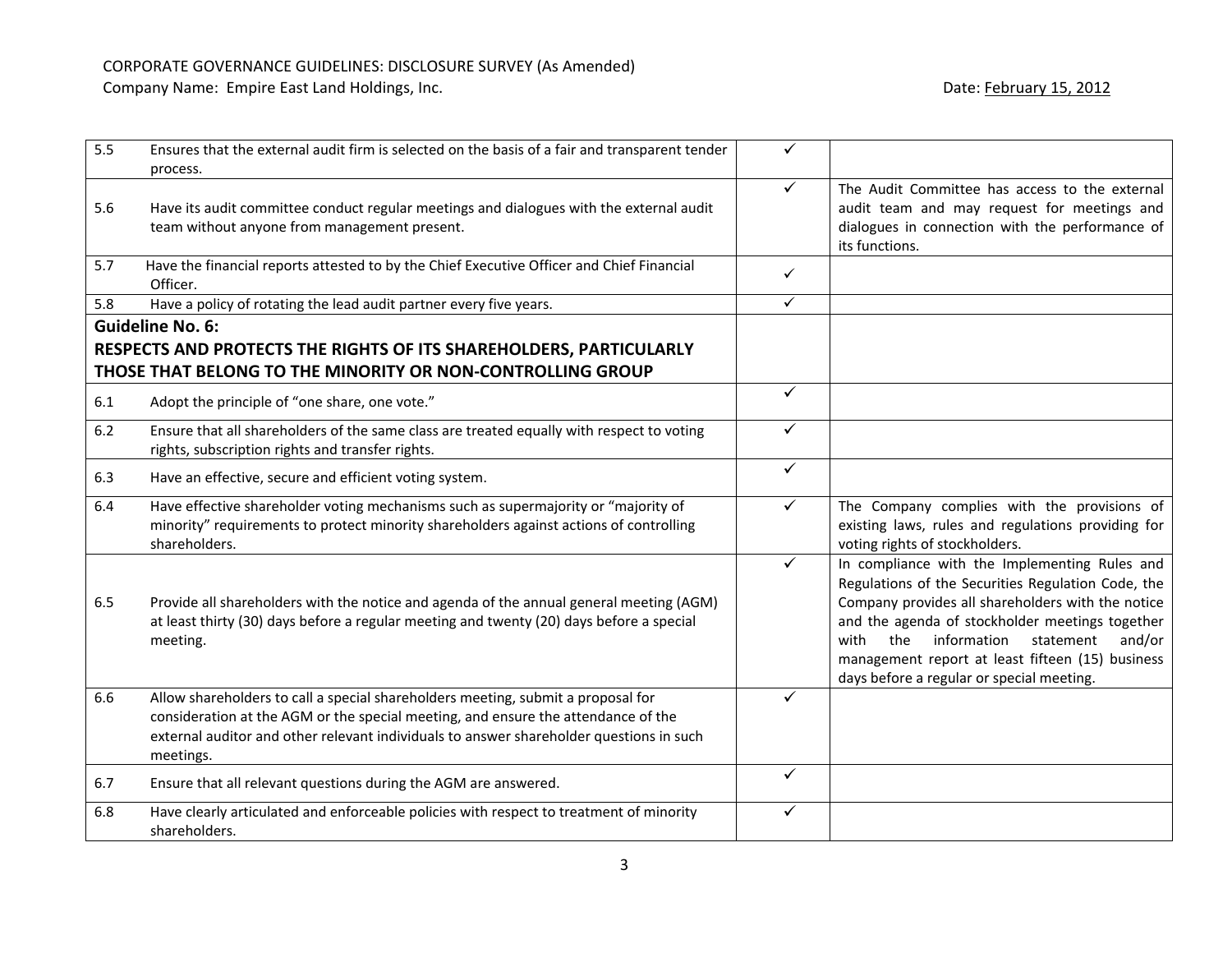| 6.9  | Avoid anti-takeover measures or similar devices that may entrench management or the<br>existing controlling shareholder group.                                                                                                                                                                                       | ✓            |                                                                                                                                                                                                                                                                                                                                                                                        |
|------|----------------------------------------------------------------------------------------------------------------------------------------------------------------------------------------------------------------------------------------------------------------------------------------------------------------------|--------------|----------------------------------------------------------------------------------------------------------------------------------------------------------------------------------------------------------------------------------------------------------------------------------------------------------------------------------------------------------------------------------------|
| 6.10 | Provide all shareholders with accurate and timely information regarding the number of<br>shares of all classes held by controlling shareholders and their affiliates.                                                                                                                                                | $\checkmark$ |                                                                                                                                                                                                                                                                                                                                                                                        |
| 6.11 | Have a communications strategy to promote effective communication with shareholders.                                                                                                                                                                                                                                 | $\checkmark$ |                                                                                                                                                                                                                                                                                                                                                                                        |
| 6.12 | Have at least thirty percent (30%) public float to increase liquidity in the market.                                                                                                                                                                                                                                 | $\mathsf{X}$ |                                                                                                                                                                                                                                                                                                                                                                                        |
| 6.13 | Have a transparent dividend policy.                                                                                                                                                                                                                                                                                  | $\checkmark$ |                                                                                                                                                                                                                                                                                                                                                                                        |
|      | <b>Guideline No. 7:</b>                                                                                                                                                                                                                                                                                              |              |                                                                                                                                                                                                                                                                                                                                                                                        |
|      | ADOPTS AND IMPLEMENTS AN INTERNATIONALLY-ACCEPTED DISCLOSURE AND                                                                                                                                                                                                                                                     |              |                                                                                                                                                                                                                                                                                                                                                                                        |
|      | <b>TRANSPARENCY REGIME</b>                                                                                                                                                                                                                                                                                           |              |                                                                                                                                                                                                                                                                                                                                                                                        |
| 7.1  | Have written policies and procedures designed to ensure compliance with the PSE and SEC<br>disclosure rules, as well as other disclosure requirements under existing laws and<br>regulations.                                                                                                                        | $\checkmark$ |                                                                                                                                                                                                                                                                                                                                                                                        |
| 7.2  | Disclose the existence, justification, and details on shareholders agreements, voting trust<br>agreements, confidentiality agreements, and such other agreements that may impact on<br>the control, ownership, and strategic direction of the company.                                                               | ✓            |                                                                                                                                                                                                                                                                                                                                                                                        |
| 7.3  | Disclose its director and executive compensation policy.                                                                                                                                                                                                                                                             | $\checkmark$ |                                                                                                                                                                                                                                                                                                                                                                                        |
| 7.4  | Disclose names of groups or individuals who hold 5% or more ownership interest in the<br>company, significant cross-shareholding relationship and cross guarantees, as well as the<br>nature of the company's other companies if it belongs to a corporate group.                                                    | $\checkmark$ |                                                                                                                                                                                                                                                                                                                                                                                        |
| 7.5  | Disclose annual and quarterly consolidated reports, cash flow statements and special audit<br>revisions. Consolidated financial statements shall be published within 90 days from the end<br>of the financial year, while interim reports shall be published within 45 days from the end<br>of the reporting period. | $\checkmark$ | In accordance with the Implementing Rules and<br>Regulations of the Securities Regulation Code, the<br>Company discloses its audited consolidated<br>financial statements as part of the annual report<br>within 105 days after the end of the fiscal year, and<br>its interim reports within 45 days after the end of<br>each of the first three (3) quarters of each fiscal<br>year. |
| 7.6  | Disclose to shareholders and the Exchange any changes to its corporate governance<br>manual and practices, and the extent to which such practices conform to the SEC and PSE<br>CG Guidelines.                                                                                                                       | ✓            |                                                                                                                                                                                                                                                                                                                                                                                        |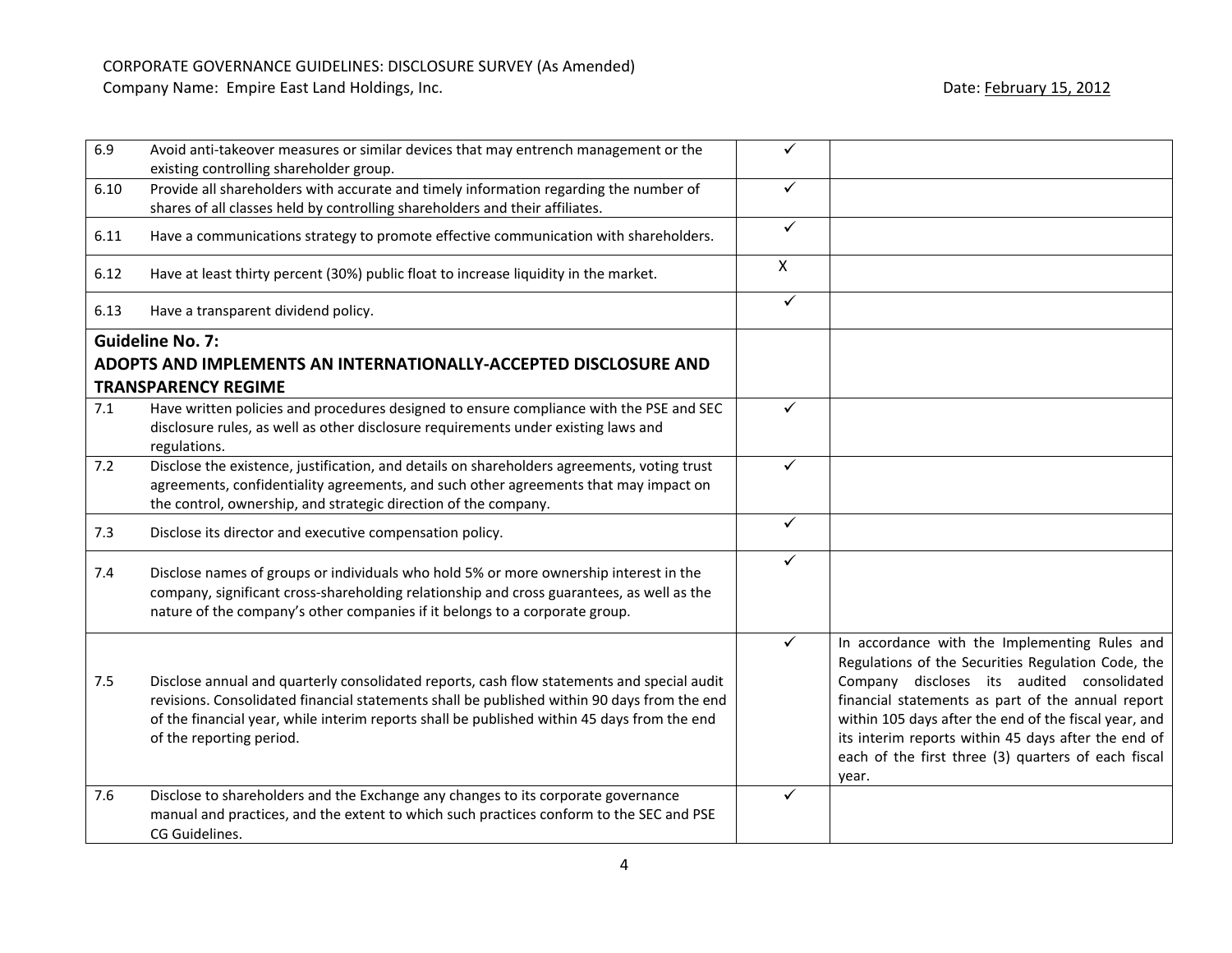| 7.7 | Publish and/or deliver to its shareholders in a timely fashion all information and materials   | $\checkmark$ |  |
|-----|------------------------------------------------------------------------------------------------|--------------|--|
|     | relevant to corporate actions that require shareholder approval.                               |              |  |
| 7.8 | Disclose the trading of the corporation's shares by directors, officers (or persons            | ✓            |  |
|     | performing similar functions) and controlling shareholders. This shall also include the        |              |  |
|     | disclosure of the company's purchase of its shares from the market (e.g share buy-back         |              |  |
|     | program).                                                                                      |              |  |
| 7.9 | Disclose in its annual report the principal risks to minority shareholders associated with the | $\checkmark$ |  |
|     | identity of the company's controlling shareholders; the degree of ownership                    |              |  |
|     | concentration; cross-holdings among company affiliates; and any imbalances between the         |              |  |
|     | controlling shareholders' voting power and overall equity position in the company.             |              |  |
|     | <b>Guideline No. 8:</b>                                                                        |              |  |
|     | RESPECTS AND PROTECTS THE RIGHTS AND INTERESTS OF EMPLOYEES,                                   |              |  |
|     | <b>COMMUNITY, ENVIRONMENT, AND OTHER STAKEHOLDERS</b>                                          |              |  |
| 8.1 | Establish and disclose a clear policy statement that articulates the company's recognition     | $\checkmark$ |  |
|     | and protection of the rights and interests of key stakeholders specifically its employees,     |              |  |
|     | suppliers & customers, creditors, as well the community, environment and other key             |              |  |
|     | stakeholder groups.                                                                            |              |  |
|     |                                                                                                | $\checkmark$ |  |
| 8.2 | Have in place a workplace development program.                                                 |              |  |
| 8.3 | Have in place a merit-based performance incentive mechanism such as an employee stock          | $\checkmark$ |  |
|     | option plan (ESOP) or any such scheme that awards and incentivizes employees, at the           |              |  |
|     | same time aligns their interests with those of the shareholders.                               |              |  |
| 8.4 | Have in place a community involvement program.                                                 | $\checkmark$ |  |
|     |                                                                                                |              |  |
| 8.5 | Have in place an environment-related program.                                                  | $\checkmark$ |  |
|     |                                                                                                |              |  |
| 8.6 | Have clear policies that guide the company in its dealing with its suppliers, customers,       | ✓            |  |
|     | creditors, analysts, market intermediaries and other market participants.                      |              |  |
|     |                                                                                                |              |  |
|     | <b>Guideline No. 9:</b>                                                                        |              |  |
|     | DOES NOT ENGAGE IN ABUSIVE RELATED-PARTY TRANSACTIONS AND INSIDER TRADING                      |              |  |
|     |                                                                                                | $\checkmark$ |  |
| 9.1 | Develop and disclose a policy governing the company's transactions with related parties.       |              |  |
|     |                                                                                                |              |  |
| 9.2 | Clearly define the thresholds for disclosure and approval for RPTs and categorize such         | ✓            |  |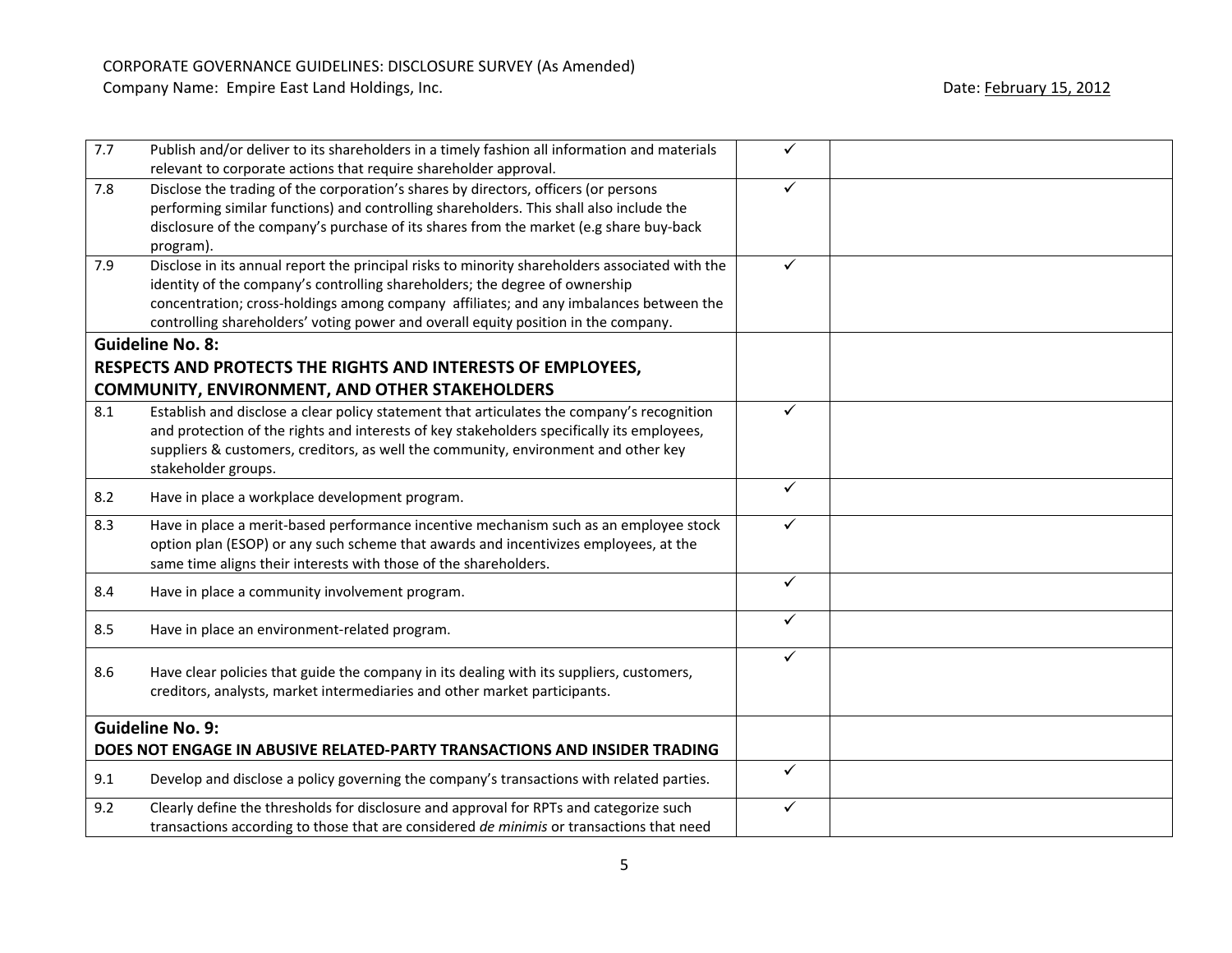|      | not be reported or announced, those that need to be disclosed, and those that need prior<br>shareholder approval. The aggregate amount of RPT within any twelve (12) month period<br>should be considered for purposes of applying the thresholds for disclosure and approval.                                        |              |                                                                                                                                            |
|------|-----------------------------------------------------------------------------------------------------------------------------------------------------------------------------------------------------------------------------------------------------------------------------------------------------------------------|--------------|--------------------------------------------------------------------------------------------------------------------------------------------|
| 9.3  | Establish a voting system whereby a majority of non-related party shareholders approve<br>specific types of related party transactions in shareholders meetings.                                                                                                                                                      | $\checkmark$ | Company<br>complies with the voting<br>The<br>requirements prescribed under its By-Laws and<br>under existing laws, rules and regulations. |
| 9.4  | Have its independent directors or audit committee play an important role in reviewing<br>significant RPTs.                                                                                                                                                                                                            | ✓            |                                                                                                                                            |
| 9.5  | Be transparent and consistent in reporting its RPTs. A summary of such transactions shall<br>be published in the company's annual report.                                                                                                                                                                             | $\checkmark$ |                                                                                                                                            |
| 9.6  | Have a clear policy in dealing with material non-public information by company insiders.                                                                                                                                                                                                                              | $\checkmark$ |                                                                                                                                            |
| 9.7  | Have a clear policy and practice of full and timely disclosure to shareholders of all material<br>transactions with affiliates of the controlling shareholders, directors or management.                                                                                                                              | $\checkmark$ |                                                                                                                                            |
|      | <b>Guideline No. 10:</b><br>DEVELOPS AND NURTURES A CULTURE OF ETHICS, COMPLIANCE, &<br><b>ENFORCEMENT</b>                                                                                                                                                                                                            |              |                                                                                                                                            |
| 10.1 | Formally adopt a code of ethics and proper conduct that guides individual behavior and<br>decision making, clarify responsibilities, and inform other stakeholders on the conduct<br>expected from company personnel.                                                                                                 | $\checkmark$ |                                                                                                                                            |
| 10.2 | Have a formal comprehensive compliance program covering compliance with laws and<br>relevant regulations. The program should include appropriate training and awareness<br>initiatives to facilitate understanding, acceptance and compliance with the said issuances.                                                | $\checkmark$ |                                                                                                                                            |
| 10.3 | Not seek exemption from the application of a law, rule or regulation especially when it<br>refers to a corporate governance issue. Should it do so, it has to disclose the reason for<br>such action as well present the specific steps being taken to finally comply with the<br>applicable law, rule or regulation. | ✓            |                                                                                                                                            |
| 10.4 | Have clear and stringent policies and procedures on curbing and penalizing company or<br>employee involvement in offering, paying and receiving bribes.                                                                                                                                                               | $\checkmark$ |                                                                                                                                            |
| 10.5 | Have a designated officer responsible for ensuring compliance with all relevant laws, rules,<br>and regulation, as well as all regulatory requirements.                                                                                                                                                               | $\checkmark$ |                                                                                                                                            |
| 10.6 | Respect intellectual property rights.                                                                                                                                                                                                                                                                                 | $\checkmark$ |                                                                                                                                            |
| 10.7 | Establish and commit itself to an alternative dispute resolution system so that conflicts and<br>difference with counterparties, particularly with shareholders and other key stakeholders,<br>would be settled in a fair and expeditious manner.                                                                     | $\checkmark$ |                                                                                                                                            |